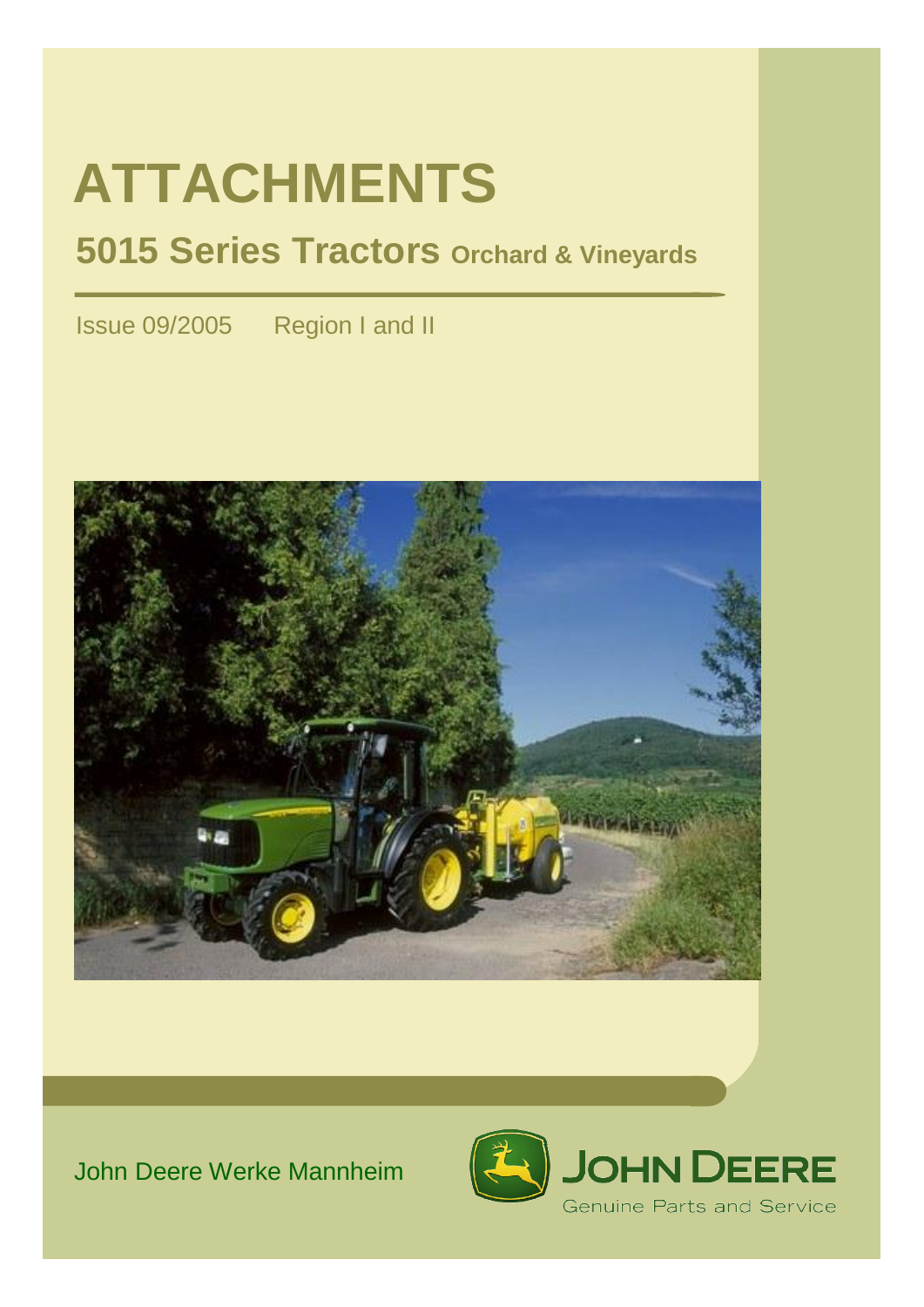## **ATTACHMENTS - FACTORY AND FIELD INSTALLED**

A short description and recommendation of some of the various factory and field installations is given. This is done to help the sales person to recommend the best combination of equipment to the customer.

**Please note that the information, codes bundle numbers are given for reference only, the current price list must be the only official ordering document.** 

Where factory installation codes or field installation bundle numbers were not available, they will be made available as soon as possible.

## **1 HYDRAULICS**

#### **1.1 SELECTIVE CONTROL VALVES - SCV**

5015 Series tractors can be equipped with versatile spool-type selective control valves.

Up to four auxiliary remote valves can be fitted in a vertical stack at the rear of the tractor.

These multi-function, standard remote valves ensure maximum productivity and effeciency.



| Code | Bundle   | Description                                                               |  |
|------|----------|---------------------------------------------------------------------------|--|
|      | ER067600 | Field Installation Kit single-acting /<br>double-acting SCV at Position 2 |  |

Models: 5215F - 5615F, 5215V - 5615V

| Code | <b>Bundle</b> | Description                                                          |
|------|---------------|----------------------------------------------------------------------|
|      | ER067602      | Field Installation Kit double-acting<br>SCV at Position 2 with FLOAT |

Models: 5215F - 5615F, 5215V - 5615V

| Code | Bundle<br>Description |                                                                      |
|------|-----------------------|----------------------------------------------------------------------|
|      | ER067601              | Field Installation Kit double-acting<br>SCV at Position 3 with FLOAT |

Models: 5215F - 5615F, 5215V - 5615V

## **1.2 CONVERSION KIT**

This field installation kit allows the single acting SCV with detent in flow position (ER200661 - up to tractor serial number  $202908$  to be converted to the new single acting SCV with detent in flow position (ER201802 - from tractor serial number 202909).

This new SCV allows the oil supply to the side mounted quick coupler.



| Code<br><b>Bundle</b> |  |          | Description                                            |
|-----------------------|--|----------|--------------------------------------------------------|
|                       |  | ER067633 | Conversion kit for selective control<br>valve ER200661 |

Models: 5215F - 5615F, 5215V - 5615V *Note:up to tractor serial number 202908*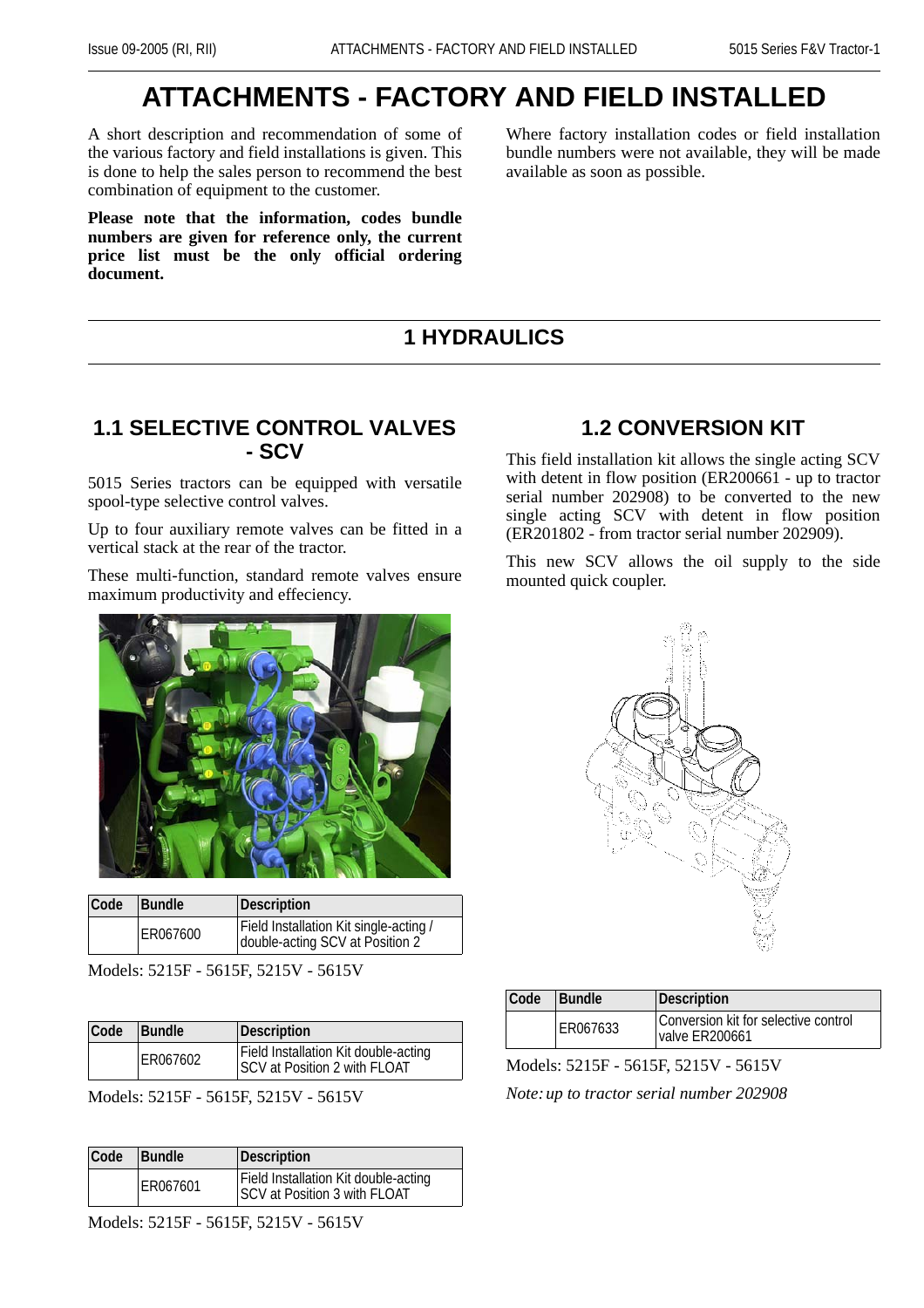### **1.3 HYDRAULIC ADJUSTABLE LIFT ROD**

A hydraulically adjustable lift rod is available for all F&V tractors.

The old lift rod is replaced by a double-acting cylinder which is operated by one of the double-acting SCV's.

The hydraulic lift rod allows a vertical compensation of the lower links when working on hillside vineyards or orchards.





| Code | <b>Bundle</b> | Description                                       |
|------|---------------|---------------------------------------------------|
| 9260 | ER067609      | Hydraulic Lift Rod Field Kit<br>(right hand side) |

Models: 5215F - 5615F, 5215V - 5615V

*Note:This field kit requires a minimum of 2 doubleacting SCV's.*

#### **1.4 HYDRAULIC ADJUSTABLE LOWER LINKS**

5015 F&V tractors offer hydraulically adjustable lower links.

Sway blocks move out when the drivers operates the hand pump lever. This limits the side sway of the links and moves them outwards.

As a visible benefit of this field kit, rear implements can be stabilized in the centre position while working in hilly conditions.

| Code | Bundle   | Description                      |
|------|----------|----------------------------------|
| 9205 | ER067622 | Hydraulic Adjustable Lower Links |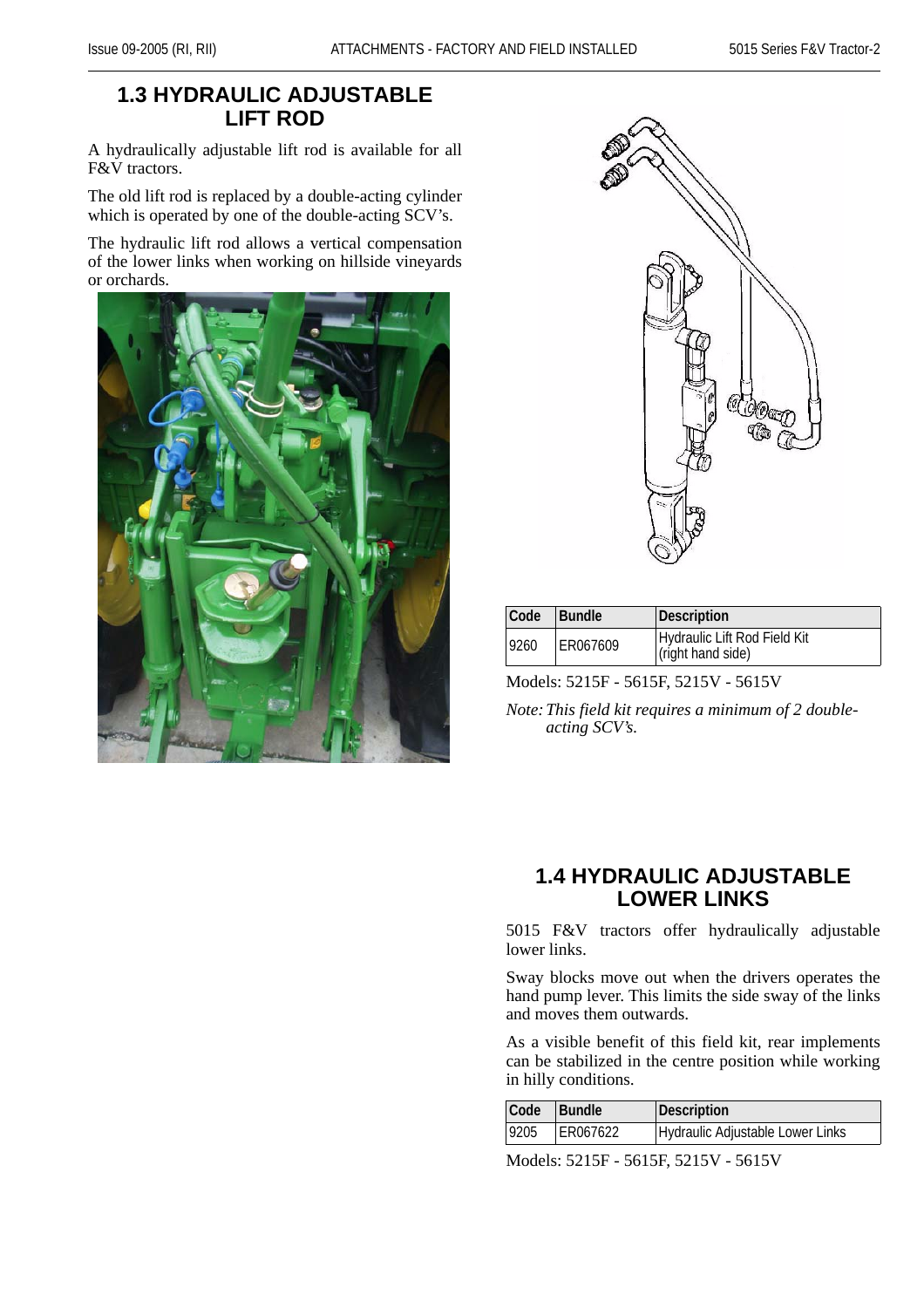#### **2 MISCELLANEOUS**

#### **2.1 OPERATOR'S STATION**

#### **Rear Wiper**

The rear window has the provision to mount a rear wiper unit.



| Models: 5215F - 5615F |  |
|-----------------------|--|
|                       |  |

#### **Mirrors**

Second mirror located on the right-hand side of the ROPS for excellent rear visibility.





| Code | <b>Bundle</b> | Description                                  |  |
|------|---------------|----------------------------------------------|--|
| 9501 | ER066432      | 2nd mirror on the RH side of 2-post<br>'ROPS |  |

Models: 5215F - 5615F, 5215V - 5615V (only for tractors with 2-post ROPS)

#### **Active Carbon Filtration System**

For the 5015 Series is an active carbon filtration system available. This option minimizes the health risk when spraying or dusting crops with hazardous materials. The twin air filters are located on both sides of the cab roof, away from the dust areas created by the rear wheels.

Thumbscrews hold in place both filters and can be easily removed for cleaning from the outside of the cab without the need of tools.

| Code     | Bundle | Description                  |
|----------|--------|------------------------------|
| ER200791 |        | Carbon Activated cab filters |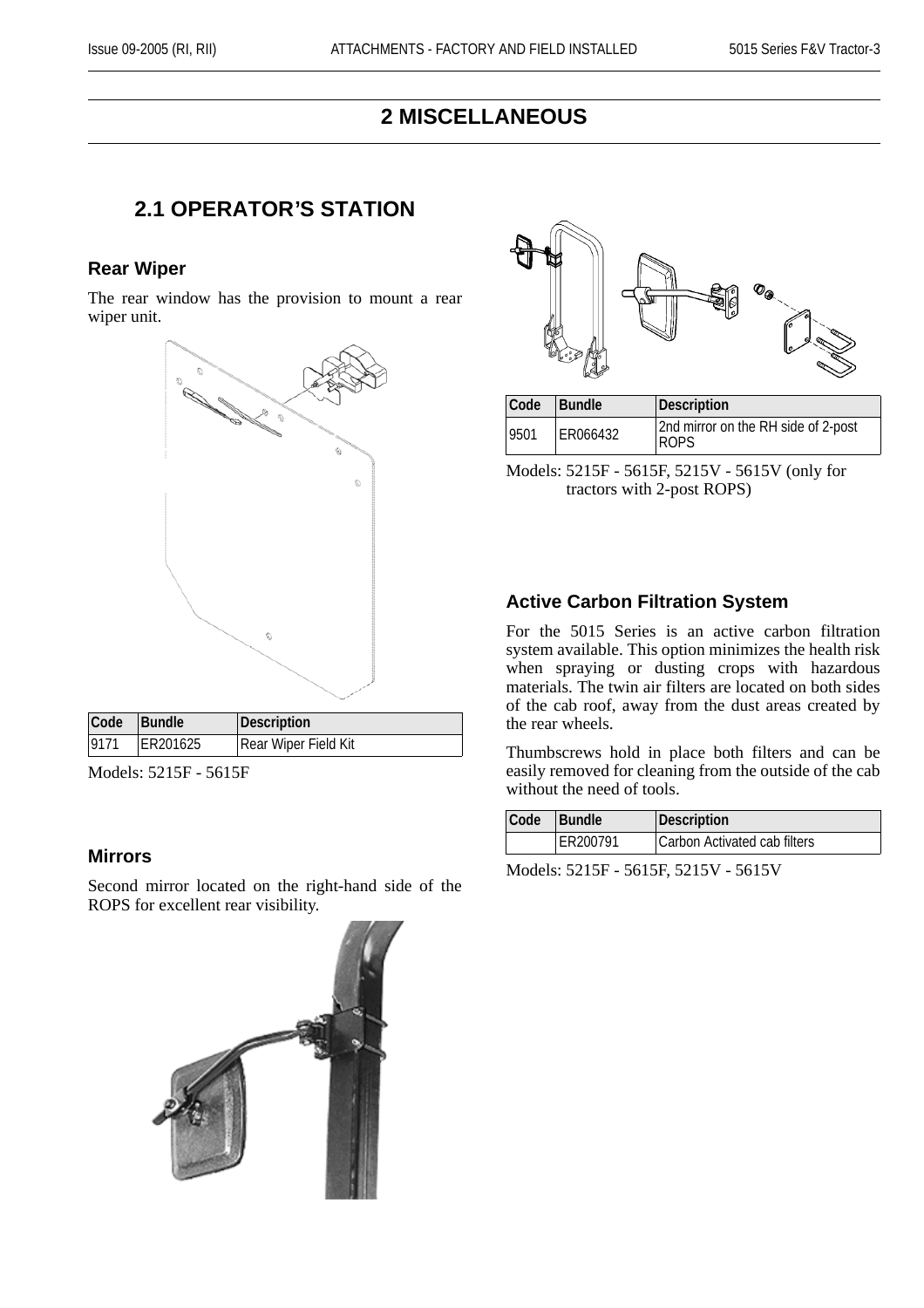## **2.2 WEIGHTS**

#### **Quick-tatch weights**

| Code Bundle | <b>Description</b>                           |
|-------------|----------------------------------------------|
| AL71258     | Set of 20 quick-tatch weights, 50 kg<br>each |

Models: 5215F - 5615F, 5215V - 5615V

*Note: includes 10 x 50 kg left (L38449) and 10 x 50 kg right (L38450)*

#### **Front weight stop kit**

| Code Bundle | <b>Description</b>               |  |
|-------------|----------------------------------|--|
| AL119964    | Front weight stop kit, 2 x 50 kg |  |

Models: 5215F - 5615F, 5215V - 5615V

#### **Mounting kits**

#### **For 6, 8, 10 quick-tatch weights**



| Models: 5215F - 5615F, 5215V - 5615V |  |  |
|--------------------------------------|--|--|

AL119967 Mounting parts for 6, 8, 10 quick-tatch

weights<sup>1</sup>

#### **Front Fenders**

Bad weather conditions and heavy duty applications often result in dirty windows, soiled operator's platform and steps. A solution to improve such working conditions are front fenders which protect your tractor against mud and dirt.

**2.3 CHASSIS PARTS**

#### **Front Fenders for 2WD tractors**

The 2WD version has an optional durable two support front fender design, providing protection to the windows, body work and engine from dust and mud.



| Code | <b>Bundle</b> | <b>Description</b> |  |  |  |
|------|---------------|--------------------|--|--|--|
|      | ER066436      | 2WD Front Fenders  |  |  |  |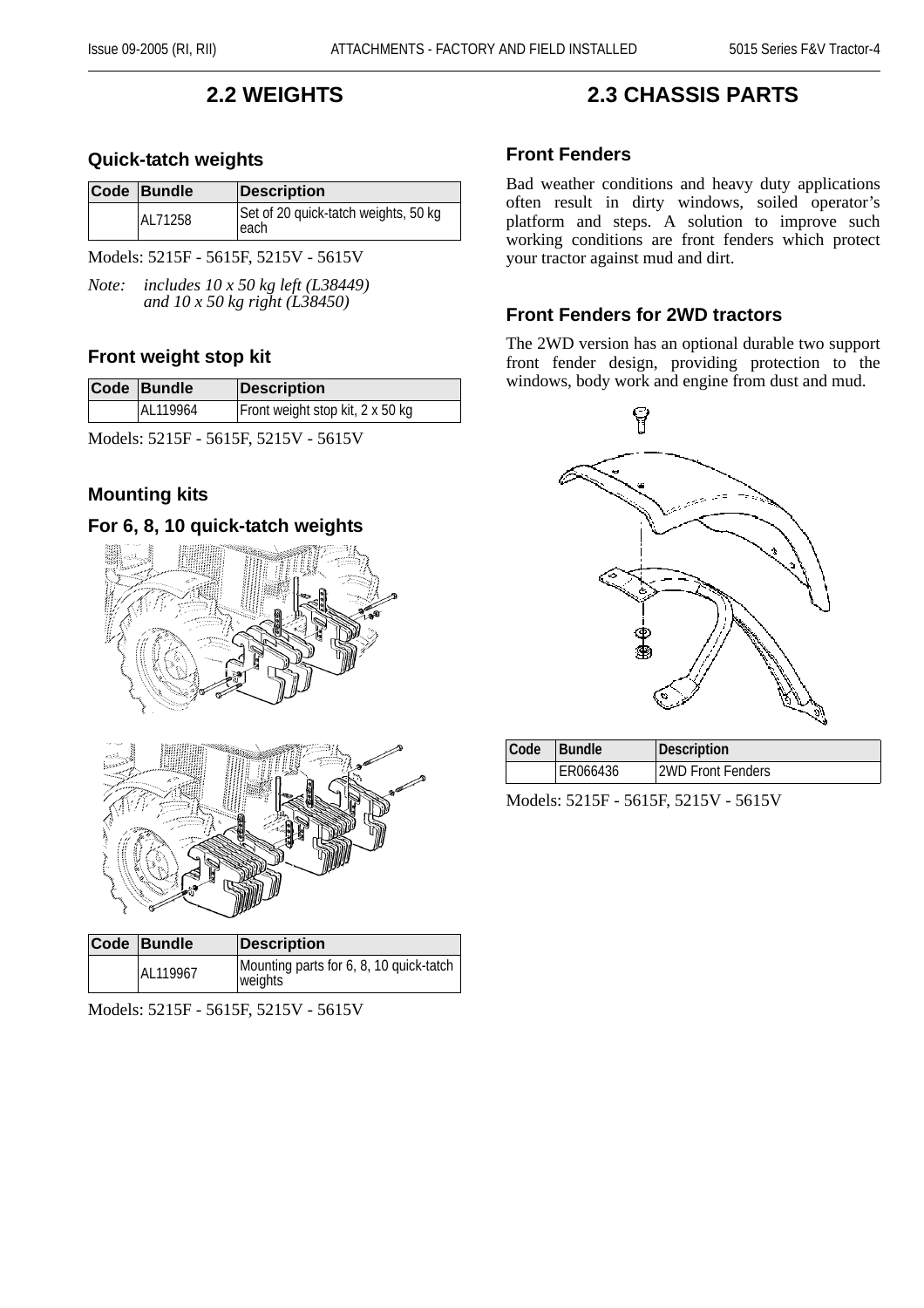#### **Front Fenders for 4WD tractors**



| Code | <b>Bundle</b> | Description       |
|------|---------------|-------------------|
|      | ER066437      | 4WD Front Fenders |

Models: 5215F - 5615F, 5215V - 5615V (only for tractors with 4WD)

#### **Rear Fender Extensions**

These fender extensions helps to keep doors, windows and other exterior areas of the cab clean.





| Code | <b>Bundle</b> | Description                                      |  |  |  |
|------|---------------|--------------------------------------------------|--|--|--|
| 9111 | ER065699      | Rear Fender Extensions for 28" tires<br>(rubber) |  |  |  |

Models: 5215F - 5615F

*Note:On tractors without cab it is not neccessary to remove wheel and fender.*

| Code | Bundle   | Description                                      |
|------|----------|--------------------------------------------------|
| 9116 | ER067554 | Rear Fender Extensions for 28" tires<br>(rubber) |

Models: 5215V - 5615V

*Note:On tractors without cab it is not neccessary to remove wheel and fender.*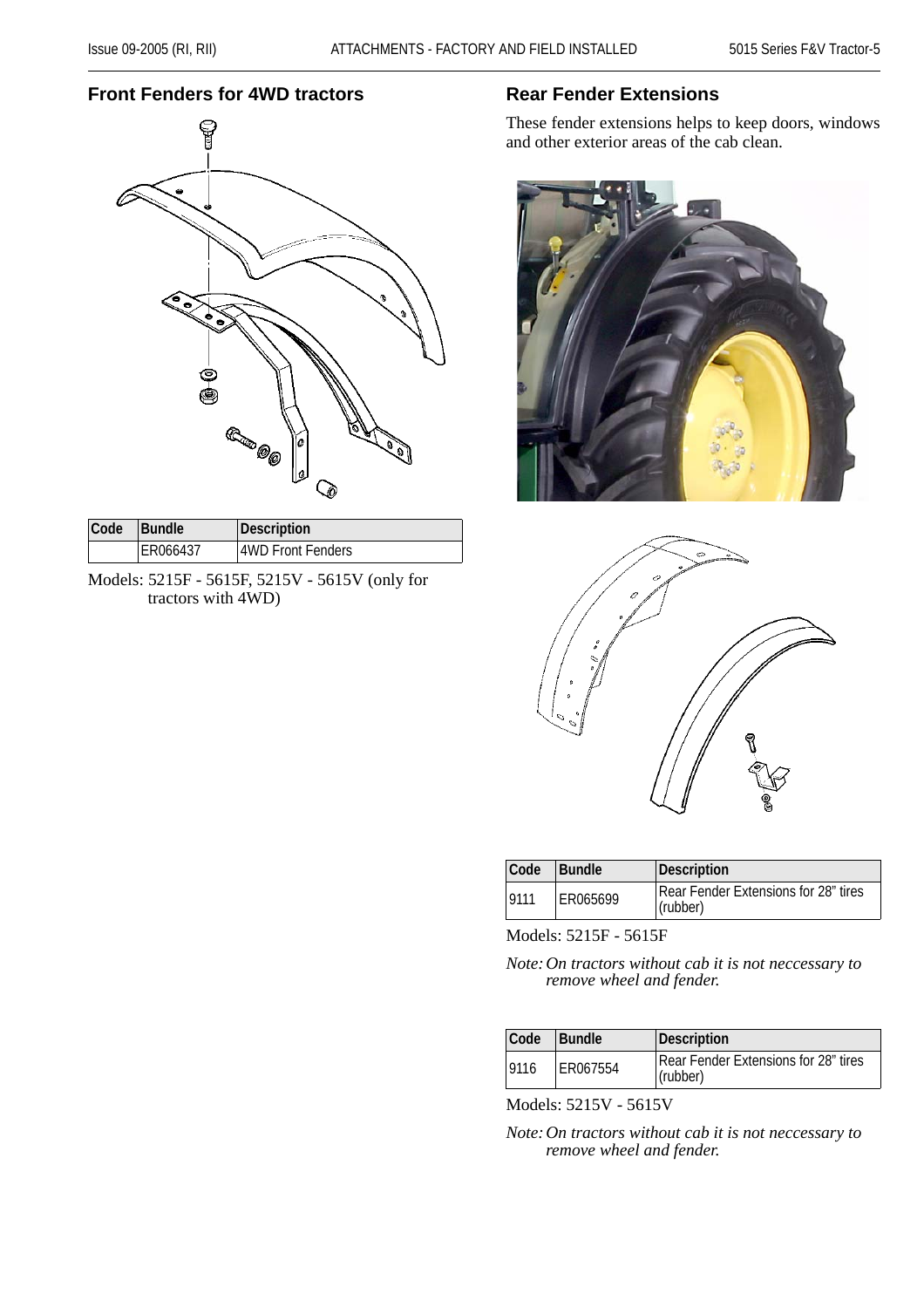## **2.4 BRAKES**

#### **Hydraulic trailer brake valve**

The field kits below permit the tractors to be retrofitted with an hydraulic trailer brake valve.



| Code | Bundle   | Description                        |
|------|----------|------------------------------------|
| 9252 | ER067599 | Hydraulic trailer brake valve, EEC |

Models: 5215F - 5615F, 5215V - 5615V

*Note:not for Italy*

| Code | <b>Bundle</b> | Description                                   |
|------|---------------|-----------------------------------------------|
| 9253 | ER067629      | Hydraulic trailer brake valve, EEC<br>(ITALY) |

Models: 5215F - 5615F, 5215V - 5615V

*Note:for Italy only; including CUNA D2 Hitch*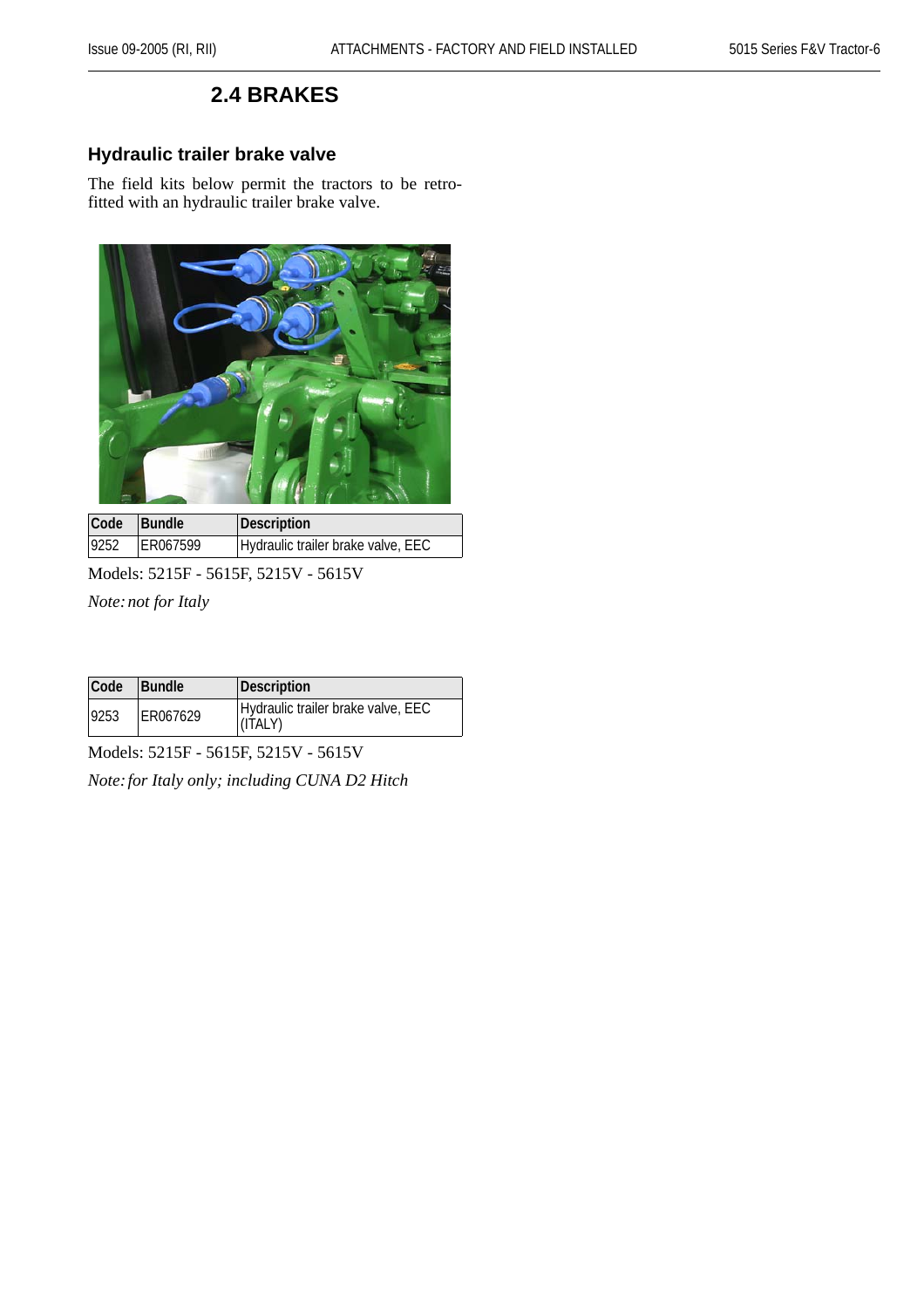#### **2.5 HITCHES AND ASSOCIATED EQUIPMENT**

#### **Wagon hitches**



| Code | <b>Bundle</b> | Description             |
|------|---------------|-------------------------|
|      | ER196459      | Hitch coupling, CUNA D2 |

Models: 5215F - 5615F, 5215V - 5615V

*Note:please order in addition if required: ER040575 (pin fastener)*

#### **Piton Fix**



| Code | <b>Bundle</b> | Description      |
|------|---------------|------------------|
|      | ER196461      | <b>Piton Fix</b> |